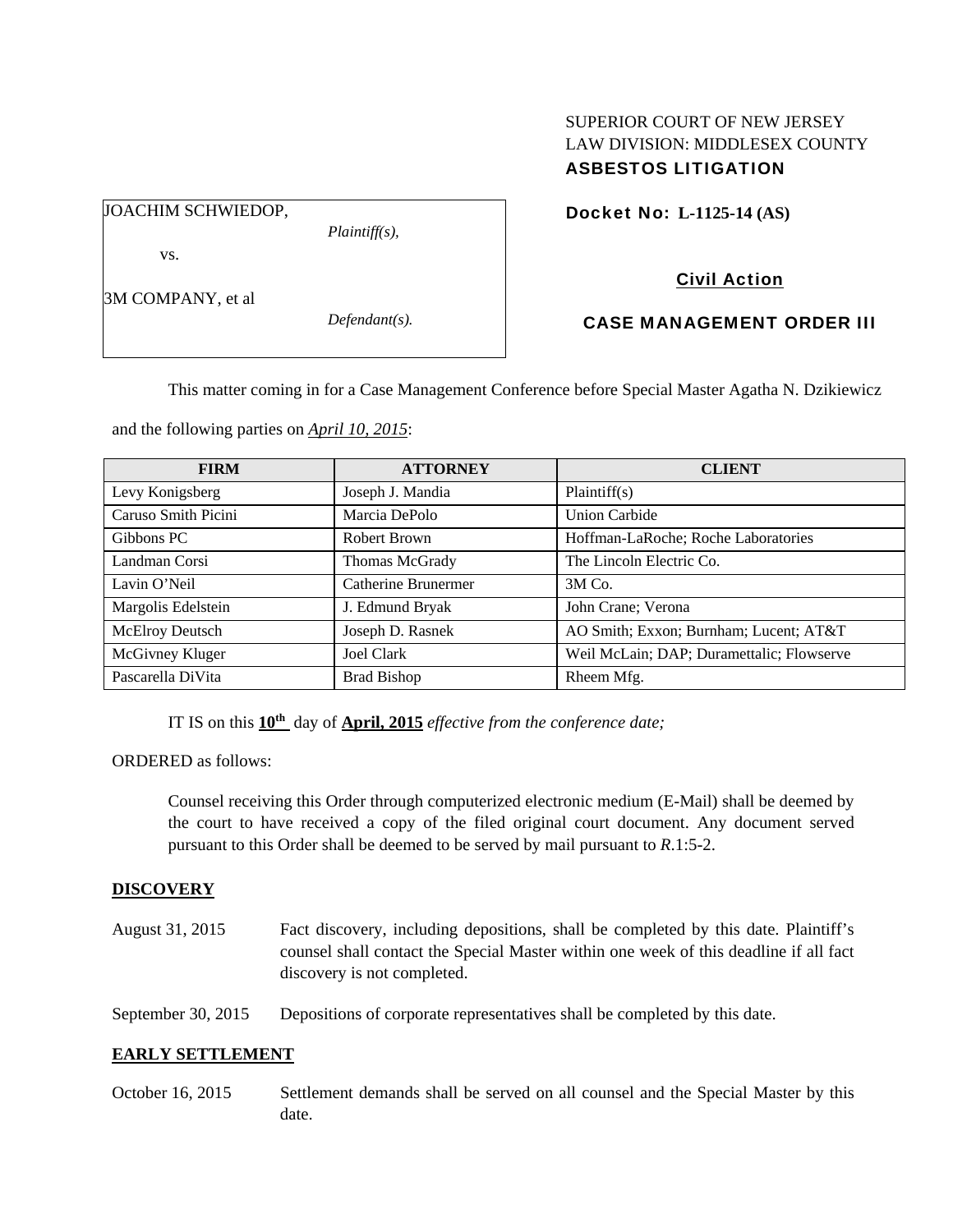### **SUMMARY JUDGMENT MOTION PRACTICE**

- November 6, 2015 Summary judgment motions shall be filed no later than this date.
- December 4, 2015 Last return date for summary judgment motions.

### **MEDICAL DEFENSE**

- August 31, 2015 Plaintiff shall serve medical expert reports by this date.
- August 31, 2015 Plaintiff is to arrange for the transfer of pathology specimens and x-rays, if any, by this date.
- January 15, 2016 Defendants shall identify its medical experts and serve medical expert reports, if any, by this date. **In addition, defendants shall notify plaintiff's counsel (as well as all counsel of record) of a joinder in an expert medical defense by this date.**

#### **LIABILITY EXPERT REPORTS**

- October 16, 2015 Plaintiff shall identify its liability experts and serve liability expert reports or a certified expert statement by this date or waive any opportunity to rely on liability expert testimony.
- January 15, 2016 Defendants shall identify its liability experts and serve liability expert reports, if any, by this date or waive any opportunity to rely on liability expert testimony.

#### **ECONOMIST EXPERT REPORTS**

- December 4, 2015 Plaintiff shall identify its expert economists and serve expert economist report(s), if any, by this date or waive any opportunity to rely on economic expert testimony.
- January 15, 2016 Defendants shall identify its expert economists and serve expert economist report(s), if any, by this date or waive any opportunity to rely on economic expert testimony.

#### **EXPERT DEPOSITIONS**

January 29, 2016 Expert depositions shall be completed by this date. To the extent that plaintiff and defendant generic experts have been deposed before, the parties seeking that deposition in this case must file an application before the Special Master and demonstrate the necessity for that deposition. To the extent possible, documents requested in a deposition notice directed to an expert shall be produced three days in advance of the expert deposition. The expert shall not be required to produce documents that are readily accessible in the public domain.

\_\_\_\_\_\_\_\_\_\_\_\_\_\_\_\_\_\_\_\_\_\_\_\_\_\_\_\_\_\_\_\_\_\_\_\_\_\_\_\_\_\_\_\_\_\_\_\_\_\_\_\_\_\_\_\_\_\_\_\_\_\_\_\_\_\_\_\_\_\_\_\_\_\_\_\_\_\_\_\_\_\_\_\_\_\_\_\_\_\_\_\_\_\_\_\_\_\_\_\_\_\_\_\_\_\_\_\_\_\_

#### **PRE-TRIAL AND TRIAL**

September 16, 2015 The settlement conference previously scheduled on this date is **cancelled**.